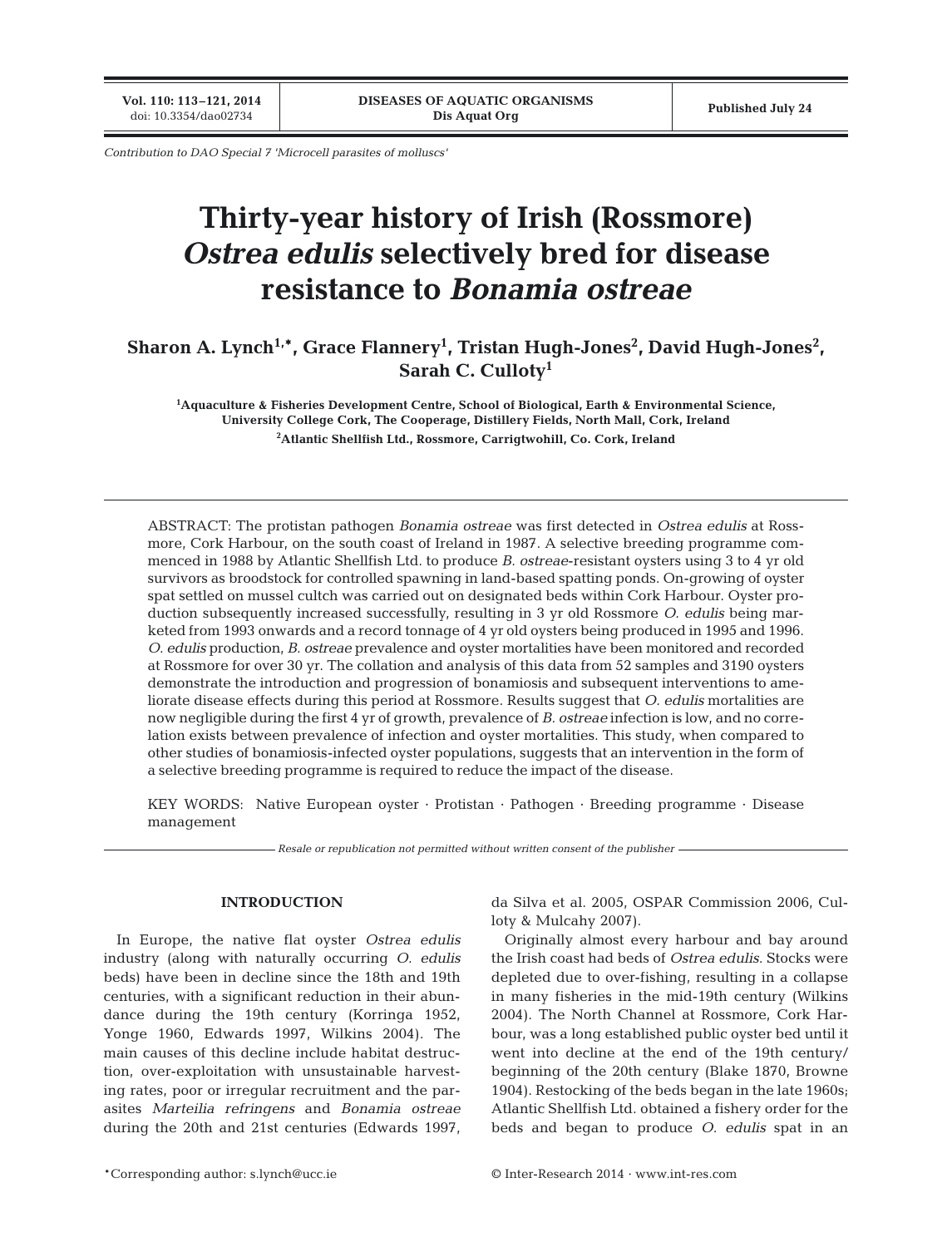experimental shore-based seawater pond. Spat, collected on mussel shell cultch, was subsequently relayed on the seabed at a density varying between 400 and 700 m−2. The North Channel oyster population increased up to the summer of 1987, when the parasite *Bonamia ostreae* was initially detected in Rossmore oysters (McArdle et al. 1991). Subsequent screening of frozen heart material sampled in 1986 detected *B. ostreae* (Rogan et al. 1991), indicating that the parasite may have gone undetected for several years. Production, after the loss of 98% of the stock due to bonamiosis in 1987, recommenced in 1991, and by 1993, the tonnage of oysters ranged from 31.8 to 133.8 t up to 2003, when the fishery was closed due to sewage pollution. However, the selective breeding programme continues on a small scale.

The results of both field and laboratory trials during the 1990s indicate that a degree of *Bonamia ostreae* resistance had developed in the Rossmore oysters (Culloty et al. 2001). In another study undertaken by Culloty et al. (2004), the potential resistance of a number of European populations of *Ostrea edulis* was compared. Rossmore oysters had a lower prevalence and intensity of infection compared to the other oyster populations, especially when relayed and held at the northern European sites, however, they did not perform as well at the southern European site. An independent survey carried out at Rossmore in 2004 to determine the total stock level and survival showed that mortality in market-sized 4 yr old oysters was negligible (13%; E. Edwards unpubl. data). In the 10 dredge hauls undertaken in that survey, 2826 live oysters (87%) were caught and 414 (13%) oysters were dead. The dredge efficiency was calculated to be approximately 20%, thus indicating that a population of 16.9 oysters m−2 was present on the seabed (weighing 1.46 kg  $m^{-2}$  of bed) with an estimated population of 1 467 000 *O. edulis* (126.7 t) being present.

Several studies have been conducted to investigate the ability of oysters exposed to *Bonamia ostreae* to develop a resistance to this parasite (Elston et al. 1987, Martin et al. 1993, Boudry et al. 1996, Baud et al. 1997, Naciri-Graven et al. 1998, 1999, Culloty et al. 2001, 2004). Development of resistance may be hampered in natural populations by the dilution of 'resistance' genes because of susceptible stock contributing to the progeny (Culloty et al. 2004) and by the sale and consumption of resistant oysters before they contribute genes to future generations (Lauckner 1983).

The objectives of this study were to collate the *Bonamia ostreae* monitoring data gathered over 3 decades year to year for the Rossmore oysters and was targeted at different age groups at different times and on an irregular basis to assess the current status of this breeding programme and oyster population, in order to determine the impact on both the parasite and the oyster population during that time.

#### **MATERIALS AND METHODS**

## **Study site**

The North Channel at Rossmore, Cork Harbour (51° 85' N, 8° 26' W), is located on the south coast of Ireland. The North Channel runs in an east−west direction, between the Great Island and the mainland. Depth ranges from 1 to 10 m, and the temperature at Rossmore varies between 5° and 20°C. The coldest temperatures occur in February and March and the warmest temperatures between June and August. The surface salinity varies between 26 and 33‰, depending on rainfall and tides (Lynch et al. 2007). The shape of the North Channel and the narrow exit via the East Passage make the ebb tide slightly longer than the flood tide (McManus 1988), and this narrow channel on the eastern side of Cobh Island obstructs the influx of water from the open sea into the North Channel. The reduced water flow and relatively sheltered conditions prevent oyster spat from being swept away by strong tidal flow. The major source of fresh water is the Midleton River that enters the northeastern part of the channel (Lynch et al. 2007).

#### **Selective breeding programme**

The breeding programme commenced in 1988 and continues at Rossmore with *Ostrea edulis* broodstock (initially 3 yr old stock, but then 4 and 5 yr old and even 10 yr old survivors) dredged from specific beds in the North Channel and allowed to spawn naturally in  $1000 \text{ m}^3$  breeding ponds. Spat is cultched onto mussel shell and is scattered subtidally when a few millimetres in size, on beds assigned to separate year-classes. The total area of these beds is approximately  $86\,800 \text{ m}^2$ . The beds are identified by wooden poles, which are set at 50 m intervals, to mark the oyster ground. With very few survivors after 1987, just 4 ponds with 600 broodstock were used initially at Rossmore in the selective breeding programme in 1988, while 21 ponds are currently available.

To distinguish progeny, oysters are classified into different year groups, e.g. R1+ are oysters that are at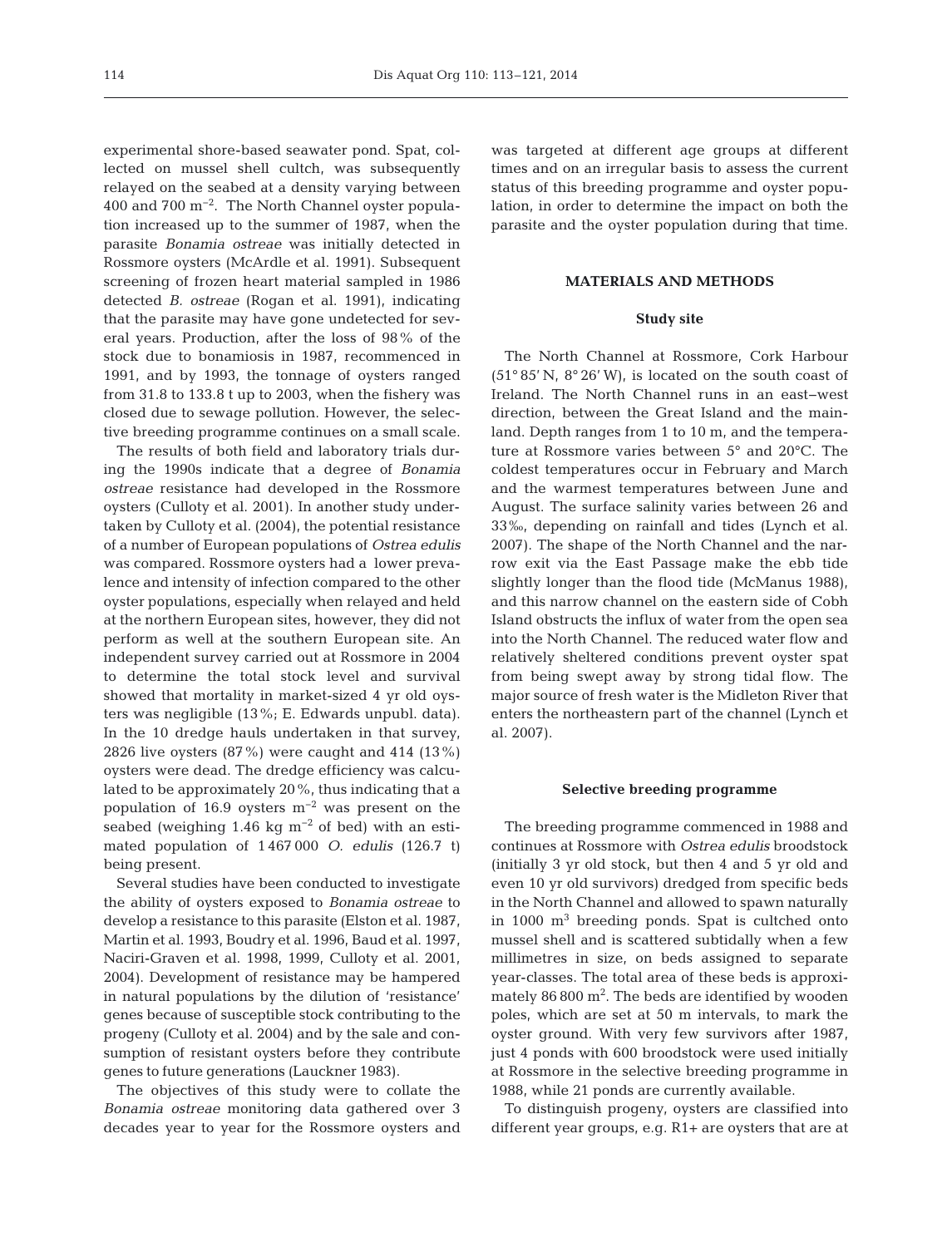least 1 yr old but have not yet reached their second year, and so on for the other age groups. To date, 6 successive generations (F1, F2 etc.) have been produced since the selective breeding programme commenced at Rossmore (Fig. 1).

### **Oyster samples**

Age classes  $0+$  to  $10+$  (sample sizes  $n = 40$  to  $150$ ) of Rossmore *Ostrea edulis* have been collected sporadically on a yearly basis from 1986 to 2012 for monitoring purposes and for use in field and laboratory trials (Table 1). Each oyster age group at Rossmore typically has an average whole weight of 10 g (1+), 30 g  $(2+)$ , 55 g  $(3+)$  and 80 g  $(4+)$ . Weight gain is approx. 20 g yr<sup>-1</sup> (T. & D. Hugh-Jones pers. obs.), leading to a 140 g, 7 yr old oyster. By the end of the summer's growth, each age group will have added another 20 g, resulting in 4 yr old oysters reaching 100 g for the autumn market.

#### **Mortality**

Estimates of commercial oyster mortality were kept by Atlantic Shellfish Ltd. for most years (1984 to 2000) of operation at Rossmore by counting empty shells during the harvesting of market-sized oysters when dredging using a 180 cm blade. Each oyster bed contains only oysters of the same year class. An independent survey was carried out at Rossmore in 2007 (E. Edwards unpubl. data) and used 10 dredge hauls to determine both mortality and the total stock on the seabed by towing between 50 m bed markers.



Fig. 1. *Ostrea edulis.* Landings per year of 3 oyster generations (F1, F2 and F3) selectively bred at Rossmore, Ireland, from 1993 to 2002

# **Diagnostic methods**

Prevalence of *Bonamia ostreae* infection was measured using several diagnostic techniques recommended by the World Organisation for Animal Health (OIE 2006). Oysters were screened for *B. ostreae* infection by ventricular heart smears as previously described, and intensity of infection (Class 0 to Class 4) was recorded for certain samples (Bachère et al. 1982, Culloty et al. 1999). Molecular screening of oysters was carried out on samples collected from 2003 onwards (Table 1). DNA extraction methods included a phenol/chloroform extraction of gill tissue

Table 1. *Ostrea edulis.* Sampling data, including month, year, age group, sample size (per age group) and diagnostic method (heart smear [HS] and PCR) for the Rossmore oysters

| Date    | Oyster<br>age  | Sample<br>size (n) | Diagnostic<br>method |  |
|---------|----------------|--------------------|----------------------|--|
| 06/1986 | $3 + 8$ 4+     | 60                 | НS                   |  |
| 06/1987 | $4+$           | 60                 | HS                   |  |
| 04/1989 | $1+$           | 60                 | <b>HS</b>            |  |
| 02/1990 | $2+$           | 60                 | HS                   |  |
| 05/1990 | $2+$           | 60                 | HS                   |  |
| 06/1990 | $2+$           | 60                 | <b>HS</b>            |  |
| 07/1990 | $2+$           | 60                 | HS                   |  |
| 08/1990 | $1+$           | 60                 | HS                   |  |
| 09/1990 | $1+$           | 60                 | HS                   |  |
| 10/1990 | $1+$           | 60                 | HS                   |  |
| 11/1990 | $1+$           | 60                 | HS                   |  |
| 12/1990 | $1+$           | 60                 | HS                   |  |
| 01/1991 | $1 + 8 + 2 +$  | 60                 | <b>HS</b>            |  |
| 02/1991 | $1 + 8$ $2 +$  | 60                 | HS                   |  |
| 03/1991 | $1+$           | 60                 | НS                   |  |
| 04/1991 | $1+$           | 60                 | <b>HS</b>            |  |
| 05/1991 | $1 + 8 + 2 +$  | 60                 | HS                   |  |
| 07/1991 | $1 + 8 + 2 +$  | 60                 | HS                   |  |
| 08/1991 | $1+$           | 60                 | HS                   |  |
| 09/1991 | $1 + 8 + 2 +$  | 60                 | HS                   |  |
| 10/1991 | $1+$           | 60                 | HS                   |  |
| 11/1991 | $1 + 8 + 2 +$  | 60                 | HS                   |  |
| 12/1991 | $1+$           | 60                 | <b>HS</b>            |  |
| 01/1992 | $1 + 8 + 2 +$  | 60                 | HS                   |  |
| 06/1998 | $5+$           | 60                 | HS                   |  |
| 09/1998 | $5+$           | 60                 | HS                   |  |
| 12/1998 | $5+$           | 60                 | НS                   |  |
| 03/1999 | $5+$           | 60                 | HS                   |  |
| 06/1999 | $5+$           | 60                 | НS                   |  |
| 10/1999 | 6+             | 60                 | <b>HS</b>            |  |
| 01/2000 | $6+$           | 60                 | HS                   |  |
| 07/2003 | $0 + 8 + 1 +$  | 60                 | <b>HS &amp; PCR</b>  |  |
| 08/2003 | $0+ 8$ 1+      | 60                 | <b>HS &amp; PCR</b>  |  |
| 10/2003 | $0+8$ $1+$     | 60                 | <b>HS &amp; PCR</b>  |  |
| 12/2003 | $0 + 8 + 1 +$  | 60                 | <b>HS &amp; PCR</b>  |  |
| 03/2006 | $5+$           | 60                 | <b>HS &amp; PCR</b>  |  |
| 12/2006 | 5+             | 60                 | <b>HS &amp; PCR</b>  |  |
| 06/2011 | $4 + 8 + 10 +$ | 150 & 40           | <b>HS &amp; PCR</b>  |  |
| 07/2012 | $5+$           | 60                 | <b>HS &amp; PCR</b>  |  |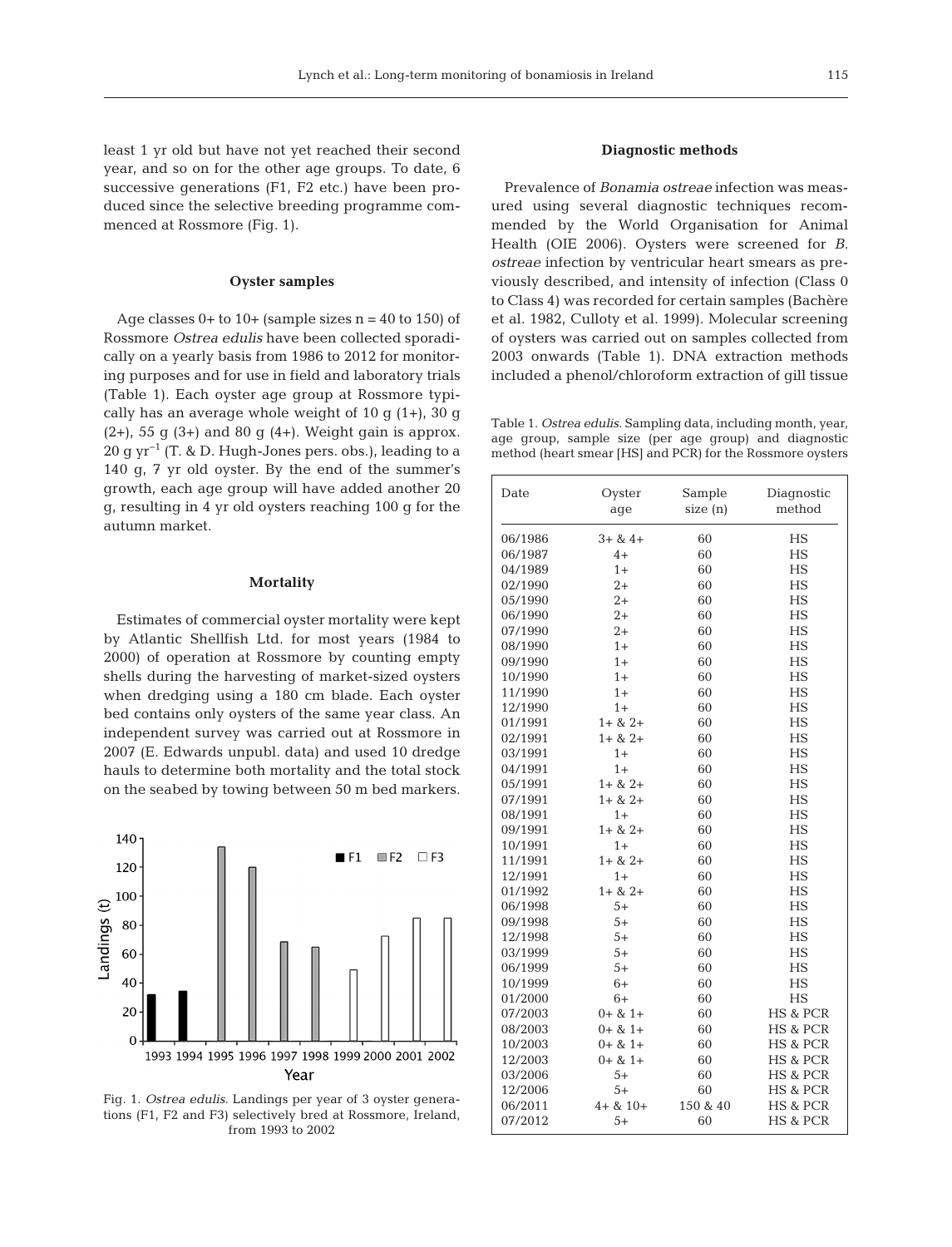(Chomczynski & Sacchi 1987) from 2003 to 2006 and subsequently a Chelex-100 extraction (Walsh et al. 1991) of heart tissue. PCR was carried out using the primers BO/BOAS of Cochennec et al. (2000) with an expected product size of 300 bp and the primers  $C_F/C_R$  of Carnegie et al. (2000) with an expected product size of 709 bp. Positive and negative controls were used in each PCR reaction. Positive controls were obtained from *Ostrea edulis* heavily infected with *B. ostreae*. Negative controls consisted of double-distilled water  $(ddH_20)$ . Direct sequencing of amplified products was routinely carried out to confirm the detection of *B. ostreae* (GenBank Accession AF192759 and AF262995).

### **Statistical analysis**

Pearson's correlation coefficient was carried out to determine whether a correlation between mortality and *Bonamia ostreae* prevalence existed at Rossmore. Significant differences in the prevalence of infection between (1) seasons, (2) oyster age groups and (3) years were calculated using chisquare  $(\chi^2)$  analysis with significance determined at p < 0.05.

# **RESULTS**

In total, data from 52 samples screened consisting of 3190 *Ostrea edulis* of different age classes was available for analysis (between 1986 and 2012; Table 1).

# **Mortality (%) observed**

Oyster mortality at Rossmore varied between years and between oyster age groups (R0+, R1+, R2+, R3+, R4+, R6+, R10+) from 1984 to 2000 (Figs. 2a & 3a). Older market sized oysters (R3+, R4+) experienced the highest mortalities in 1986 (90%) and 1987 (95%). In 1988, 55 to 75% mortality was ob served in oysters of the younger age classes (1+, 2+, 3+), but by 1990, 2 yr after the breeding programme had commenced, a decrease to ≤32% was

observed. Certain years such as 1991 saw an increase in mortality in young stock, but by 1999, there was significant survival in even 5 and 6 yr old stock. Since the start of 1999, mortalities in market sized 4 yr old oysters of 80−120 g have been negligible, with over 75% survival (D. Hugh-Jones unpubl. data)

# **Prevalence of infection (%) by heart smears and PCR**

Over the years, 0 to 90% prevalence of infection by screening heart smears has been recorded, with an overall mean prevalence of 29.8% being observed in all oysters screened over that time period (Fig. 2b).



Fig. 2. *Ostrea edulis* infected by *Bonamia ostreae*. Mean (a) mortality and (b) prevalence of *B. ostreae* infection (screened by heart smear in 1986–2012 and PCR in 2003−2012) of all oyster age classes over the study period. In both panels, the gap on the *x*-axis highlights the start of the selective breeding programme in 1988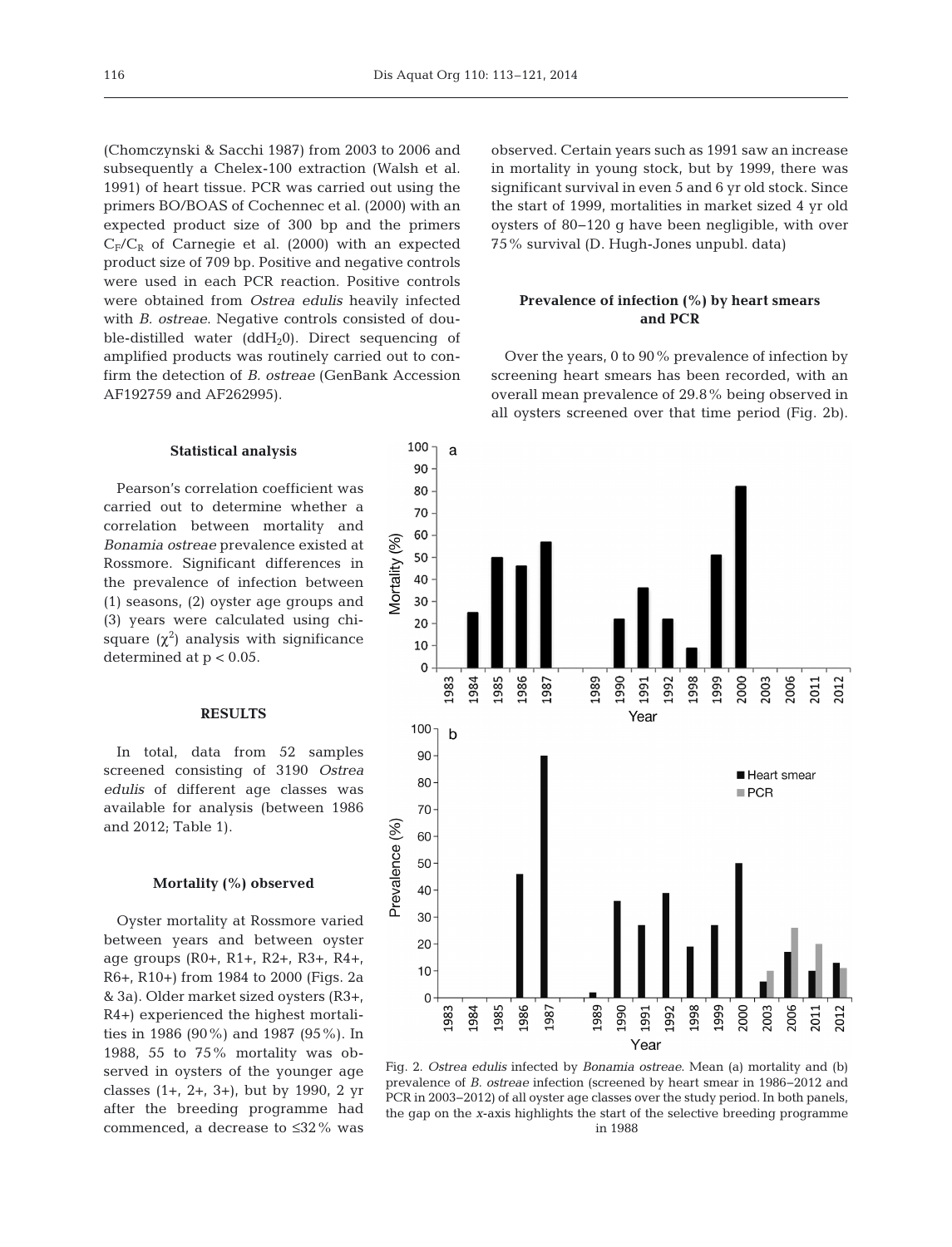

Fig. 3. *Ostrea edulis* infected by *Bonamia ostreae*. Mean (a) mortality and (b) prevalence of *B. ostreae* infection (screened by heart smear and PCR) in each oyster age class over the study period. In both panels, the gap on the *x*-axis indicates the start of the selective breeding programme in 1988

The highest mean prevalence of *Bonamia ostreae* was observed at Rossmore in 1987 (90%). During the 1990s, a mean prevalence of ≤39% was observed and remained constant in young Rossmore oysters with an increase to 50% being observed in 2000 in 6 yr old stock. Since 2000, the mean prevalence of infection has been  $\leq$ 17%, with 4 of the 6 year-classes sampled being 4 to 10 yr olds (Figs. 2b & 3b). A test of significance was carried out between years (78 comparisons) for prevalence of infection. Prevalence of infection was significantly different in most year comparisons, although 22 of the year comparisons were not different. The time span between such year comparisons ranged from 1 to 15 yr. The most frequently observed time span was 8 yr (4 times) followed by 1 and 14 yr (both 3 times).

Mean prevalence of *Bonamia ostreae* was highest in spring  $(45.5\%)$  followed by summer  $(37\%)$  and winter  $(29.6\%)$ , with autumn  $(18.8\%)$  having the lowest mean prevalence of this pathogen over the whole study period (Fig. 4). A significant difference in the prevalence of infection was observed in 4 of the 6 season comparisons: spring and autumn  $(p = 0.00005)$ , summer and autumn ( $p = 0.0026$ ), spring and winter  $(p = 0.0285)$  and autumn and winter  $(p = 0.0469)$ . No difference was observed between summer and winter  $(p = 0.2943)$  and spring and summer  $(p = 0.2501)$ .

In the ventricular heart smear screening, the prevalence of *Bonamia ostreae* observed in each age class was  $0-6\%$  (0+),  $2-66\%$  (1+),  $18-80\%$  (2+),  $72\%$  $(3+)$ , 10–90%  $(4+)$ , 9–45%  $(5+)$ , 10–50%  $(6+)$  and 10% (10+) (Fig. 5, Table 2). Eighteen comparisons of significant difference in prevalence of infection were carried out between the different age groups. All comparisons were significantly different except for 1+ and 5+ oysters ( $p = 0.5198$ ), 1+ and 6+ oysters ( $p =$ 0.1443), 2+ and 4+ oysters ( $p = 0.7736$ ) and 2+ and 6+ oysters ( $p = 0.0771$ ).



Fig. 4. *Bonamia ostreae* infecting *Ostrea edulis.* Mean pre valence (%) of *B. ostreae* in Rossmore oysters for each season for all oyster age groups screened from 1986 to 2012 (numbers above bars: no. of samples screened; in parentheses: total number of oysters screened)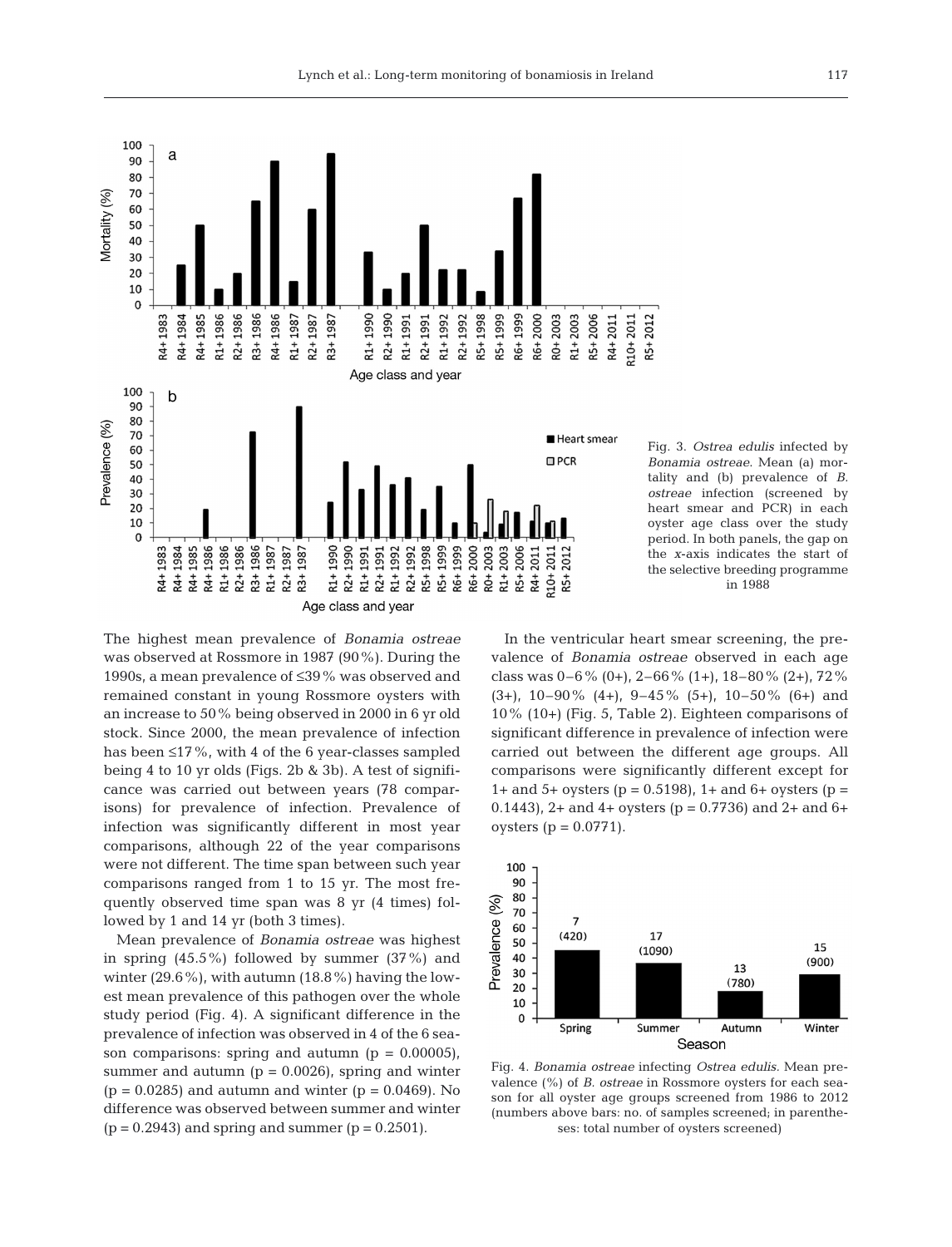Fig. 5. *Bonamia ostreae* infecting *Ostrea edulis.* Mean pre valence (%) of *B. ostreae* in each Rossmore oyster age class in all oysters screened by heart smears from 1986 to 2012 (numbers above bars: no. of samples screened; in parentheses: total number of oysters screened)

Table 2. *Ostrea edulis.* Summary of prevalence results for the different oyster age groups showing the number of samples screened and the time period

| Age<br>group | Samples<br>(n) | Time<br>period   | Range     | Prevalence $(\% )$<br>Mean |
|--------------|----------------|------------------|-----------|----------------------------|
| $0+$         | 4              | $6 \text{ mo}$   | $0 - 6$   | 3                          |
| $1+$         | 22             | $13 \text{ yr}$  | $2 - 66$  | 21                         |
| $2+$         | 11             | $2 \, yr$        | $18 - 80$ | 42                         |
| $3+$         | 1              | $1 \, yr$        | 72        | 72                         |
| $4+$         | 3              | $25 \mathrm{yr}$ | $10 - 90$ | 40                         |
| $5+$         | 8              | 14 <sub>yr</sub> | $9 - 45$  | 17                         |
| $6+$         | 2              | $3 \text{ mo}$   | $10 - 50$ | 30                         |
| $10+$        | 1              | 1 yr             | 10        | 10                         |

A *Bonamia ostreae* prevalence range of 0 to 26% was recorded in the PCR screening at Rossmore from 2003 to 2012, with an overall mean prevalence of 15% (Figs. 2b & 3b). Detection by PCR was generally higher than actual clinical infections observed in these samples of oysters when screened by ventricular heart smears.

#### **Intensity of infection**

Intensity of infection observed in oysters at Rossmore has varied over time, and all intensities of infection have been recorded. At the initial stages of the breeding programme in the 1990s, a higher frequency of Class 3 and Class 4 intensities of infection were observed. In 1990 to 1991, Class 4 infections were observed in 7 to 27% of infected oysters, while 3 to 18% of oysters had Class 3 infections (Culloty &

Mulcahy 1996). Much lower intensities of infection were observed 15 and 18 yr after the breeding programme began (2003 and 2006). In 2003, Class 3 infections were observed in 2% of oysters, while Class 4 infections were absent (Lynch et al. 2005). In 2006, Class 4 infections were not observed in screened oysters, while 7% had Class 3 infections (Lynch et al. 2008). In 2011 (n = 190) and 2012 (n = 60), 23 and 24 yr after the breeding programme commenced, only Class 1 (2−10%), Class 2 (3−8%) and Class 3 (2−3%) infections were observed in the screening (unpubl. data).

# **DISCUSSION**

The results of this study indicate that although *Bonamia ostreae* is still present in Rossmore *Ostrea edulis*, since its introduction in the 1980s, its impact is much less significant than when first introduced. When the parasite was introduced, high mortalities and infection levels were observed. During the early 1990s, higher intensities of infection (Classes 3 and 4) were more prevalent, not only in the Rossmore stock, but also in other *O. edulis* stocks (naïve and exposed) that were relayed there from other Irish and European locations (Culloty & Mulcahy 1996, Culloty et al. 2004). Class 4 infections were absent and Class 3 infections were greatly reduced 15 to 24 yr after the breeding programme commenced. During the 1990s, a noticeable reduction in the prevalence of *B. ostreae* was observed in Rossmore *O. edulis*, even though oyster production, densities and disturbance due to dredging activity on the oyster beds returned to normal commercial intensity during this period. In the last decade, a continual reduction in the prevalence of infection has been observed.

Prior to the introduction of *Bonamia ostreae* at Rossmore, oyster mortalities were considered to be at acceptable levels for commercial production, i.e. less than 10%, and survival rates were good. Once the Rossmore oysters were exposed to the parasite, increasing mortalities were recorded for several years, which would be expected with the initial exposure of a parasite to a naïve, highly susceptible host population. By the time an F2 generation was being produced from survivors, oyster mortalities at Rossmore were considered to have returned to a commercially acceptable state. The exceptions to this were the years 1999 and 2000, and mortalities were associated with below normal mean air and sea tempe ratures (Met Eireann, www.met.ie/climate/Monthly Weather/clim-1999-Dec.pdf). At other sites such as



118

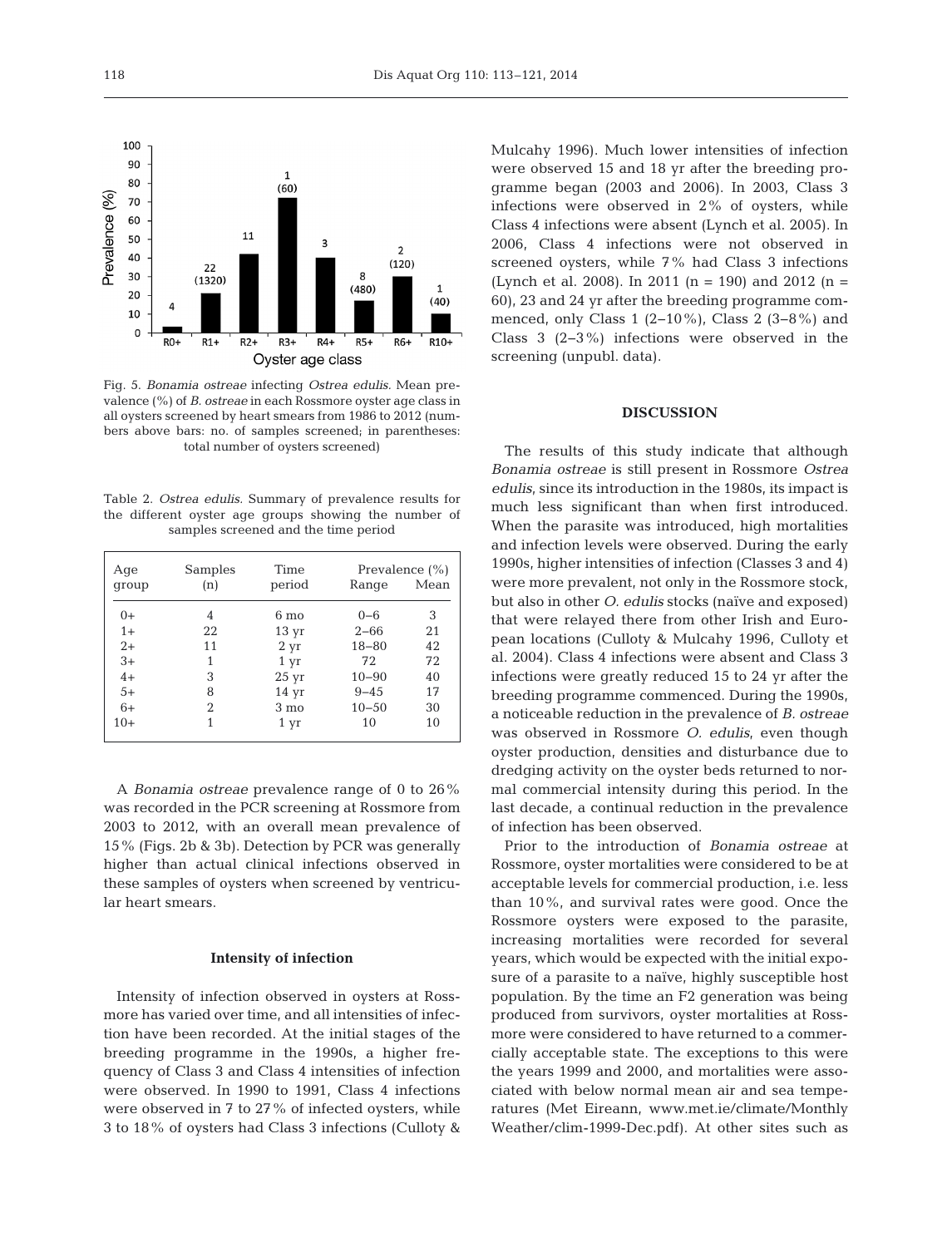Lough Foyle, Ireland, 100% prevalence of infection was associated with significant mortalities and a large decrease in the population size (McGonigle et al. 2011).

Naïve oysters (spat and juveniles) have been re layed to Rossmore to investigate their performance and susceptibility to *Bonamia ostreae* compared to Rossmore spat and juveniles (Lynch et al. 2005). Rossmore spat showed the lowest prevalence of infection, although infection was observed in the initial sample. Naïve juveniles had acquired a 6% prevalence of infection within 6 mo of exposure, indicating that *B. ostreae* was present and virulent in Cork Harbour (Lynch et al. 2005). *B. ostreae* has been detected in non-typical hosts, such as the Pacific oyster *Crassostrea gigas* (Lynch et al. 2010), benthic macroinvertebrates and zooplankton (Lynch et al. 2007), at Rossmore from 2004 to 2007, which indicates that *B. ostreae* is present in the Rossmore environment (in the benthos and in the water column).

Rossmore oysters that have been exposed to *Bonamia ostreae* for an additional 2, 4 and 5 yr have a similar prevalence of infection to their younger counterparts. Several studies have observed that the impact of bonamiosis is more evident in oysters that are larger and older (Engelsma et al. 2010). Recently, a low prevalence of infection was observed in 10 yr old Rossmore oysters infected with Class 1 infections (unpublished data). This low intensity of infection might indicate that the parasite is being maintained at a sublethal level by older oysters, which readily recognise it and prevent it from proliferating to an intensity that would cause death.

The highest prevalence of infection at Rossmore was observed in spring, followed by summer, with significant difference in prevalence of infection being observed between these 2 seasons and winter and autumn. Different levels of physiological and metabolic activity in oysters, at different times of the year, may impact on the uptake of *Bonamia ostreae* cells, particularly in times like spring with increased feeding activity, which may result in a higher prevalence of infection in the oysters. Spring and summer environmental conditions, in particular temperature, may be more suitable for the proliferation of *B. ostreae* (Cochennec & Auffret 2002). Engelsma et al. (2010) observed the mean prevalence of infected oysters to be significantly higher in spring than in autumn in the Netherlands.

The initial broodstock used at Rossmore in 1988 was sourced from the survivors, i.e. the more resistant individuals available after the major 1987 mortality event, and had several years of exposure to increasing levels of *B. ostreae* (up to 90% prevalence). Such selection events have been observed in other oyster disease studies (Carnegie & Burreson 2011, Ford & Bushek 2012). In many host−pathogen studies, hosts are regarded as having resistant or susceptible genotypes, and the relative relationships among genotypes are fixed across environments (Lazzaro & Little 2009). Relative resistance or susceptibility in a host population is complex and involves genetic variation, environmentally mediated variation and genotype by environment interactions (de Jong 1990, Gomulkiewicz & Kirkpatrick 1992). In natural populations, hosts are more likely to be repeatedly exposed to the same parasites either within a generation or across consecutive generations (Tidbury et al. 2012); however, minor alterations in the abiotic environment may increase or diminish the effects of a pathogen.

Long-term epidemiological data sets are available for other oyster species, such as the eastern oyster *Crassostrea virginica* in the USA, which is infected by *Haplosporidium nelsoni*, the causative agent of Multinucleated Sphere Unknown disease (MSX; An drews 1984). *H. nelsoni*, which has been present in *C. virginica* populations since the 1950s, now exists at very low levels of prevalence, due to naturally developed disease resistance to MSX disease and the possible influence of breeding programmes (Carnegie & Burreson 2009). Carnegie & Burreson (2011) found that wild *C. virginica* in Chesapeake Bay are developing resistance to *H. nelsoni* through strong selection pressures following exposure to high levels of parasites, resulting in more tolerant oysters that are making a significantly higher contribution to the progeny. Assuming that the tolerance has a genetic component, the tolerant trait will be selected for and could spread rapidly through the population. Other studies have demonstrated that without active intervention, e.g. selective breeding, minimal resistance will be observed in infected populations over an extended period of time (Culloty et al. 2004, Engelsma et al. 2010).

The results of our study highlight the importance of some kind of man-made intervention, such as a selective breeding programme for resistance against a particular pathogen, in the production of a commercial shellfish species. It also shows that the 'one size fits all' approach may not be feasible when certain factors such as local adaptation may be at play and that exposure to new abiotic or biotic factors may have an impact on the host−parasite relationship.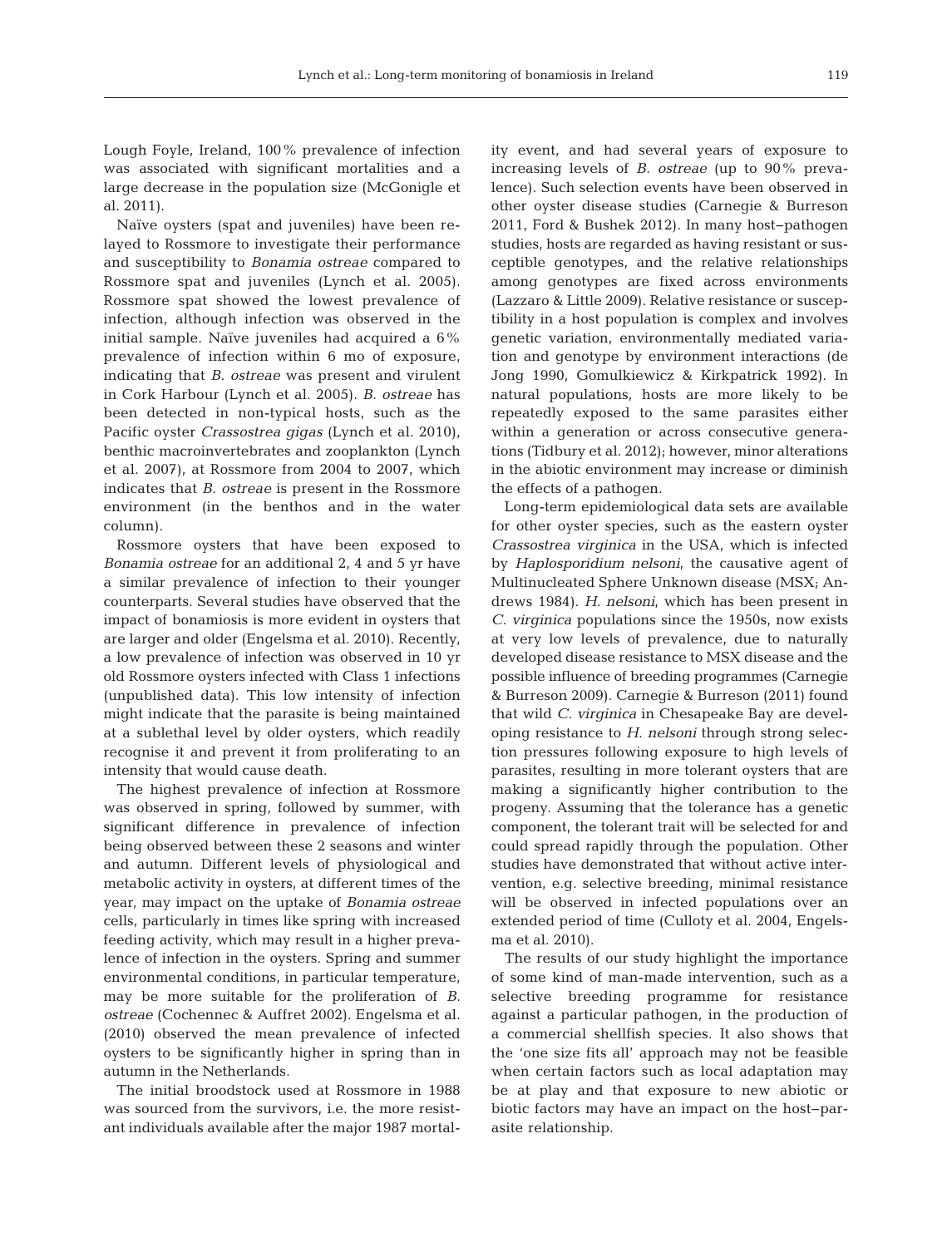European Regional Development Fund (ERDF) through the Ireland Wales programme (INTERREG 4A) SUSFISH and by EUFP7 Support 2008-2 for Small and Medium Enterprises project OYSTERECOVER (GA No. 243583).

### LITERATURE CITED

- ▶ [Andrews JD \(1984\) Epizootiology of diseases of oysters](http://dx.doi.org/10.1007/BF01989300) *(Crassostrea virginica)*, and parasites of associated organisms in eastern North America. Helgol Meeres unters 37: 149−166
	- et al. 1979) parasite de l'huître plate: comparison de deux methods de diagnostic. ICES CM F28. International Council for the Exploration of the Sea, Copenhagen
- ▶ [Baud JP, Gerard A, Naciri-Graven Y \(1997\) Comparative](http://dx.doi.org/10.2307/2390128) growth and mortality of *Bonamia ostreae*-resistant and wild flat oysters, *Ostrea edulis*, in an intensive system. I. First year of experiment. Mar Biol 130:71–79
	- Blake W (1870) Royal commission for the investigation of Irish Fisheries. HMSO, Dublin
	- Boudry P, Chatain B, Naciri-Graven Y, Lemaire C, Andrérard P (1996) Genetic improvement of marine fish and shellfish:a French perspective. Proc 5th Int Conf for Productivity Enhancement of the Coastal Waters, National Fisheries University of Pusan, p 141−150
	- Browne TJ (1904) Report on the shellfish layings on the Irish coast as respects their liability to sewage contamination. HMSO, Dublin
	- Carnegie RB, Burreson EM (2009) Status of the major oyster diseases in Virginia 2006-2008. A summary of the annual oyster disease monitoring program. Marine Resource Report. Virginia Institute of Marine Science, Gloucester Point, VA
- ► [Carnegie RB, Burreson EM \(2011\) Declining impact of an](http://dx.doi.org/10.3354/meps09221) introduced pathogen: *Haplosporidium nelsoni* in the oyster *Crassostrea virginica* in Chesapeake Bay. Mar Ecol Prog Ser 432: 1−15
- ► [Carnegie RB, Barber BJ, Culloty SC, Figueras AJ, Distel DL](http://dx.doi.org/10.3354/dao042199) (2000) Development of a PCR assay for detection of the oyster pathogen *Bonamia ostreae* and support for its inclusion in the Haplosporidia. Dis Aquat Org 42: 199−206
- [Chomczynski P, Sacchi N \(1987\) Single step method of RNA](http://www.ncbi.nlm.nih.gov/entrez/query.fcgi?cmd=Retrieve&db=PubMed&list_uids=2440339&dopt=Abstract) ➤ isolation by acid guanidinium thiocyanate-phenol-chloroform extraction. Anal Biochem 162: 156−159
	- Cochennec N, Auffret M (2002) European project FAIR-CT98-4120 'Environmental Factors and Shellfish Diseases'. 15/05/2002 Final Report
- ► [Cochennec N, Le Roux F, Berthe F, Gerad A \(2000\) Detec](http://dx.doi.org/10.1006/jipa.2000.4939)tion of *Bonamia ostreae* based on small subunit ribosomal probe. J Invertebr Pathol 76:26-32
- ▶ [Culloty SC, Mulcahy MF \(1996\) Season-, age-, and sex](http://dx.doi.org/10.1016/S0044-8486(96)01290-2)related variations in the prevalence of bonamiasis in flat oyster *(Ostrea edulis* L.) on the south coast of Ireland. Aquaculture 144:53-63
	- Culloty S, Mulcahy M (2007) *Bonamia ostreae* in the native oyster Ostrea edulis: a review. Marine Institute, Oranmore
- ► [Culloty SC, Novoa B, Pernas M, Longshaw M, Mulcahy MF,](http://dx.doi.org/10.3354/dao037073) Feist SW, Figueras A (1999) Susceptibility of a number of bivalve species to the protozoan parasite *Bonamia ostreae* and their ability to act as vectors for this parasite. Dis Aquat Org 37:73-80
- Acknowledgements. The project was partly funded by the  $\sum$  [Culloty SC, Cronin MA, Mulcahy MF \(2001\) An investiga](http://dx.doi.org/10.1016/S0044-8486(01)00569-5)tion into the relative resistance of Irish flat oysters *Ostrea edulis* L. to the parasite *Bonamia ostreae.* Aquaculture 199: 229−244
	- ► [Culloty SC, Cronin MA, Mulcahy MF \(2004\) Potential resist](http://dx.doi.org/10.1016/j.aquaculture.2004.04.007)ance of a number of populations of the oyster *Ostrea edulis* to the parasite *Bonamia ostreae.* Aquaculture 237: 41−58
	- ► [da Silva P, Fuentes J, Villalba A \(2005\) Growth, mortality](http://dx.doi.org/10.1007/s00227-005-1627-4) and disease susceptibility of oyster *Ostrea edulis* families obtained from brood stocks of different geographical origins, through on-growing in the Ría formosa de Arousa (Galicia, NW Spain). Mar Biol 147: 965−977
- Bachère E, Durand J, Tigé G (1982) *Bonamia ostreae* (Pichot  $\;\blacktriangleright\;$  [de Jong G \(1990\) Quantitative genetics of reaction norms.](http://dx.doi.org/10.2307/2982521) J Evol Biol 3:447-468
	- Edwards E (1997) Molluscan fisheries in Britain. In: Mac-Kenzie CL, Burrell VG, Rosenfield A, Hobart HL (eds) The history, present condition, and future of the molluscan fisheries of North and Central America and Europe, Vol 3. Europe. NOAA Technical Report NMFS 129. Nat ional Oceanic and Atmospheric Administration, Seattle, WA, p 85–99
	- Elston RA, Kent ML, Wilkinson MT (1987) Resistance of *Ostrea edulis* to *Bonamia ostreae* infection. Aquaculture 64: 237−242
	- [Engelsma MY, Kerkhoff S, Roozenburg I, Haenen OLM and](http://dx.doi.org/10.3354/meps08594) ➤ others (2010) Epidemiology of *Bonamia ostreae* infecting European flat oysters *Ostrea edulis* from Lake Grevelingen, The Netherlands. Mar Ecol Prog Ser 409:131-142
	- ► [Ford SE, Bushek D \(2012\) Development of disease resist](http://dx.doi.org/10.1357/002224012802851922)ance to an introduced marine pathogen by a native host. J Mar Res 70:205-223
	- ▶ Gomulkiewicz R, Kirkpatrick M (1992) Quantitative genetics and the evolution of reaction norms. Evolution 46: 390−411
		- Korringa P (1952) Recent advances in oyster biology. Q Rev Biol 27: 266−308, 339−365
		- Lauckner G (1983) Diseases of Mollusca: Bivalvia. In: Kinne O (ed) Diseases of marine animals, Vol II: Introduction, Bivalvia to Scaphopoda. Biologische Anstalt Helgoland, Hamburg, p 477−961
	- [Lazzaro BP, Little TJ \(2009\) Immunity in a variable world.](http://dx.doi.org/10.1098/rstb.2008.0141) ➤ Philos Trans R Soc Lond B Biol Sci 364: 15−26
		- Lynch SA, Wylde S, Armitage DV, Mulcahy MF, Culloty SC (2005) The susceptibility of young prespawning oysters, *Ostrea edulis*, to *Bonamia ostreae.* J Shellfish Res 24: 1019−1026
	- [Lynch SA, Armitage DV, Coughlan J, Mulcahy MF, Culloty](http://dx.doi.org/10.1016/j.exppara.2006.09.021) ➤ SC (2007) Investigating the possible role of benthic macroinvertebrates and zooplankton in the life cycle of the haplosporidian *Bonamia ostreae.* Exp Parasitol 115: 359−368
	- ► [Lynch SA, Mulcahy M, Culloty SC \(2008\) Efficiency of diag](http://dx.doi.org/10.1016/j.aquaculture.2008.06.005)nostic techniques for the parasite *Bonamia ostreae*, in the flat oyster *Ostrea edulis.* Aquaculture 281: 17−21
	- [Lynch SA, Abollo E, Ramilo A, Cao A, Culloty SC, Villalba A](http://dx.doi.org/10.1017/S0031182010000326) ➤ (2010) Observations raise the question if the Pacific oyster, *Crassostrea gigas*, can act as either a carrier or a reservoir for *Bonamia ostreae* or *Bonamia exitiosa.* Parasitology 137:1515-1526
		- Martin AG, Gérard A, Cochennec N, Langlade A (1993) Selecting flat oysters, *Ostrea edulis*, for survival against the parasite *Bonamia ostreae*: assessment of the resistance of a first selected generation. In: Barnabé G, Kestemont P (eds) Production, environment and quality. Bor-